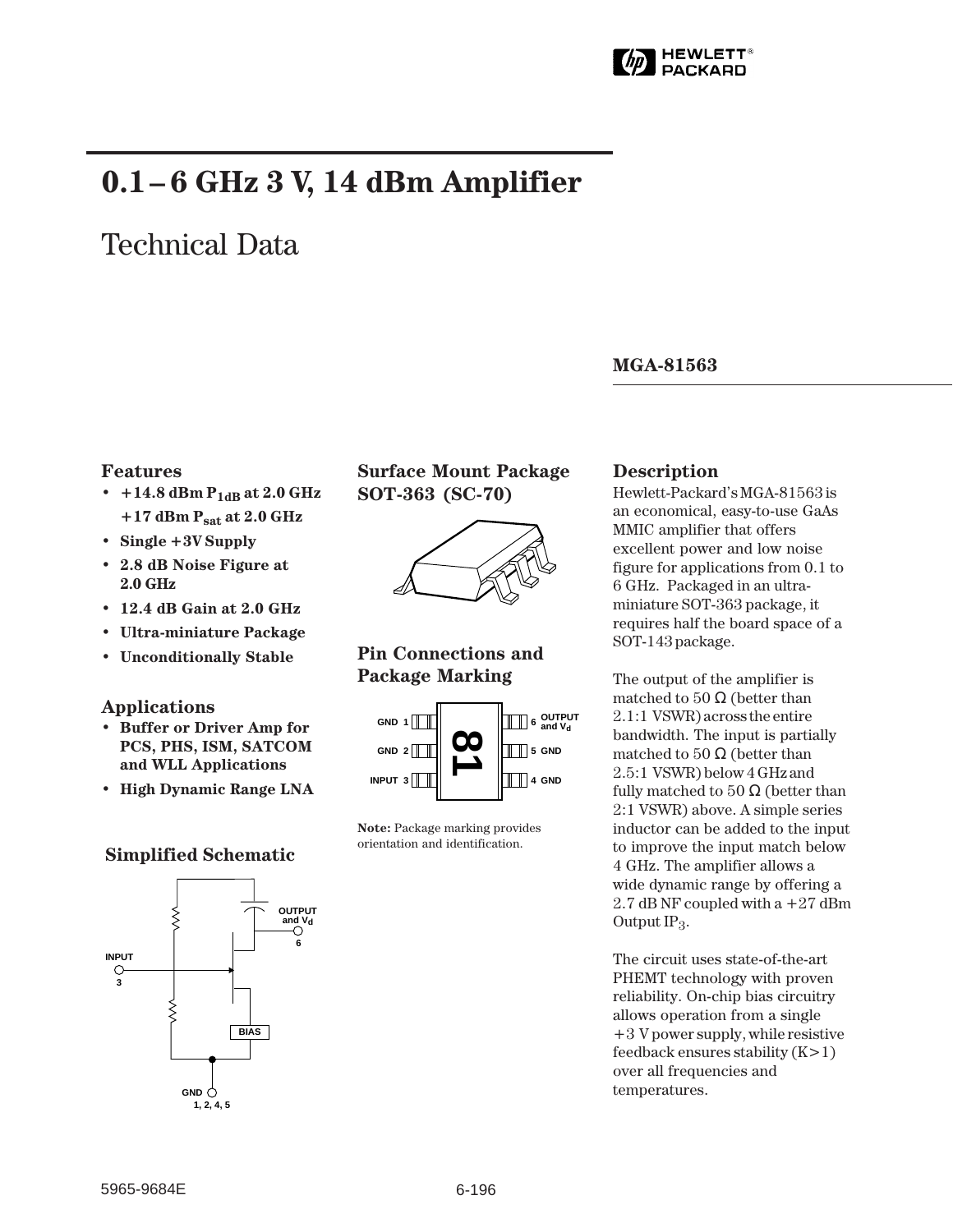| <b>Symbol</b>      | <b>Parameter</b>                       | <b>Units</b> | Absolute<br>Maximum <sup>[1]</sup> |
|--------------------|----------------------------------------|--------------|------------------------------------|
| $V_{d}$            | Device Voltage, RF Output<br>to Ground | V            | 6.0                                |
| $V_{gd}$           | Device Voltage, Gate<br>to Drain       | V            | $-6.0$                             |
| $V_{\rm in}$       | Range of RF Input Voltage<br>to Ground | V            | $+0.5$ to $-1.0$                   |
| $P_{in}$           | CW RF Input Power                      | dBm          | $+13$                              |
| $T_{ch}$           | Channel Temperature                    | $\circ$ C    | 165                                |
| $\mathrm{T_{STG}}$ | Storage Temperature                    | $\circ$ C    | $-65$ to $150$                     |

## **MGA-81563 Absolute Maximum Ratings**

**Thermal Resistance[2]:**  $\theta_{\rm ch-c} = 220 \text{°C/W}$ 

#### **Notes:**

- 1. Permanent damage may occur if any of these limits are exceeded.
- 2.  $T_C = 25^{\circ}C$  ( $T_C$  is defined to be the temperature at the package pins where contact is made to the circuit board.)

| MGA-81563 Electrical Specifications, $T_C = 25^{\circ}C$ , $Z_O = 50 \Omega$ , $V_d = 3 V$ |  |
|--------------------------------------------------------------------------------------------|--|
|--------------------------------------------------------------------------------------------|--|

| <b>Symbol</b>              | <b>Parameters and Test Conditions</b>       |                                                                                                    | <b>Units</b> | Min. | Typ.                                           | Max. | Std Dev <sup>[2]</sup> |
|----------------------------|---------------------------------------------|----------------------------------------------------------------------------------------------------|--------------|------|------------------------------------------------|------|------------------------|
| Gtest                      | Gain in test circuit <sup>[1]</sup>         | $f = 2.0$ GHz                                                                                      |              | 10.5 | 12.4                                           |      | 0.44                   |
| <b>NF</b> test             | Noise Figure in test circuit <sup>[1]</sup> | $f = 2.0$ GHz                                                                                      |              |      | 2.8                                            | 3.8  | 0.21                   |
| NF <sub>50</sub>           | Noise Figure in 50 $\Omega$ system          | $f = 0.5$ GHz<br>$f = 1.0$ GHz<br>$f = 2.0$ GHz<br>$f = 3.0$ GHz<br>$f = 4.0$ GHz<br>$f = 6.0$ GHz | $dB$         |      | 3.1<br>$3.0\,$<br>2.7<br>2.7<br>2.8<br>$3.5\,$ |      | 0.21                   |
| $ S_{21} ^2$               | Gain in 50 $\Omega$ system                  | $f = 0.5$ GHz<br>$f = 1.0$ GHz<br>$f = 2.0$ GHz<br>$f = 3.0$ GHz<br>$f = 4.0$ GHz<br>$f = 6.0$ GHz | dB           |      | 12.5<br>12.5<br>12.3<br>11.8<br>11.4<br>10.2   |      | 0.44                   |
| $P_{1 dB}$                 | Output Power at 1 dB Gain Compression       | $f = 0.5$ GHz<br>$f = 1.0$ GHz<br>$f = 2.0$ GHz<br>$f = 3.0$ GHz<br>$f = 4.0$ GHz<br>$f = 6.0$ GHz | dBm          |      | 15.1<br>14.8<br>14.8<br>14.8<br>14.8<br>14.7   |      | 0.86                   |
| IP <sub>3</sub>            | Output Third Order Intercept Point          | $f = 2.0$ GHz                                                                                      | dBm          |      | $+27$                                          |      | 1.0                    |
| <b>VSWR</b> in             | Input VSWR                                  | $f = 2.0$ GHz                                                                                      |              |      | 2.7:1                                          |      |                        |
| <b>VSWR</b> <sub>out</sub> | Output VSWR                                 | $f = 2.0$ GHz                                                                                      |              |      | 2.0:1                                          |      |                        |
| $I_d$                      | Device Current                              |                                                                                                    | mA           | 31   | 42                                             | 51   |                        |

**Notes:**

1. Guaranteed specifications are 100% tested in the circuit in Figure 10 in the Applications Information section.

2. Standard deviation number is based on measurement of at least 500 parts from three non-consecutive wafer lots during the initial characterization of this product, and is intended to be used as an estimate for distribution of the typical specification.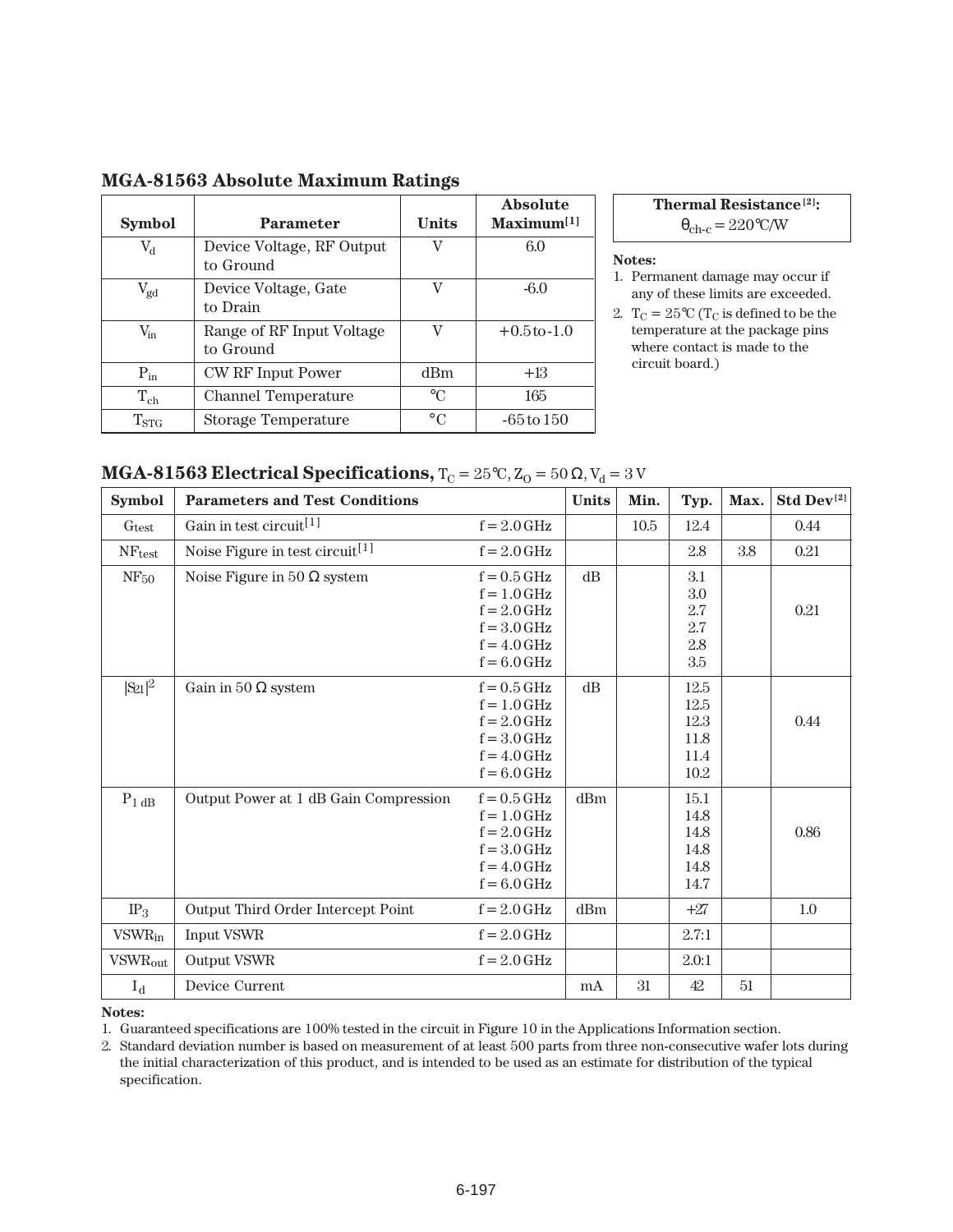# **MGA-81563 Typical Performance**,  $T_C = 25^{\circ}C$ ,  $V_d = 3 V$







**Figure 4. 50** Ω **Power Gain vs. Frequency and Voltage.**



**Figure 7. Input and Output VSWR into 50** Ω **vs. Frequency.**



**Figure 2. Noise Figure (into 50** Ω**) vs. Frequency and Temperature.**



**Figure 5. Noise Figure (into 50** Ω**) vs. Frequency and Voltage.**



**Figure 8. Device Current vs. Voltage and Temperature.**



**Figure 3. Output Power @ 1 dB Gain Compression vs. Frequency and Temperature.**



**Figure 6. Output Power @ 1 dB Gain Compression) vs. Frequency and Voltage.**



**Figure 9. Minimum Noise Figure and Associated Gain vs. Frequency.**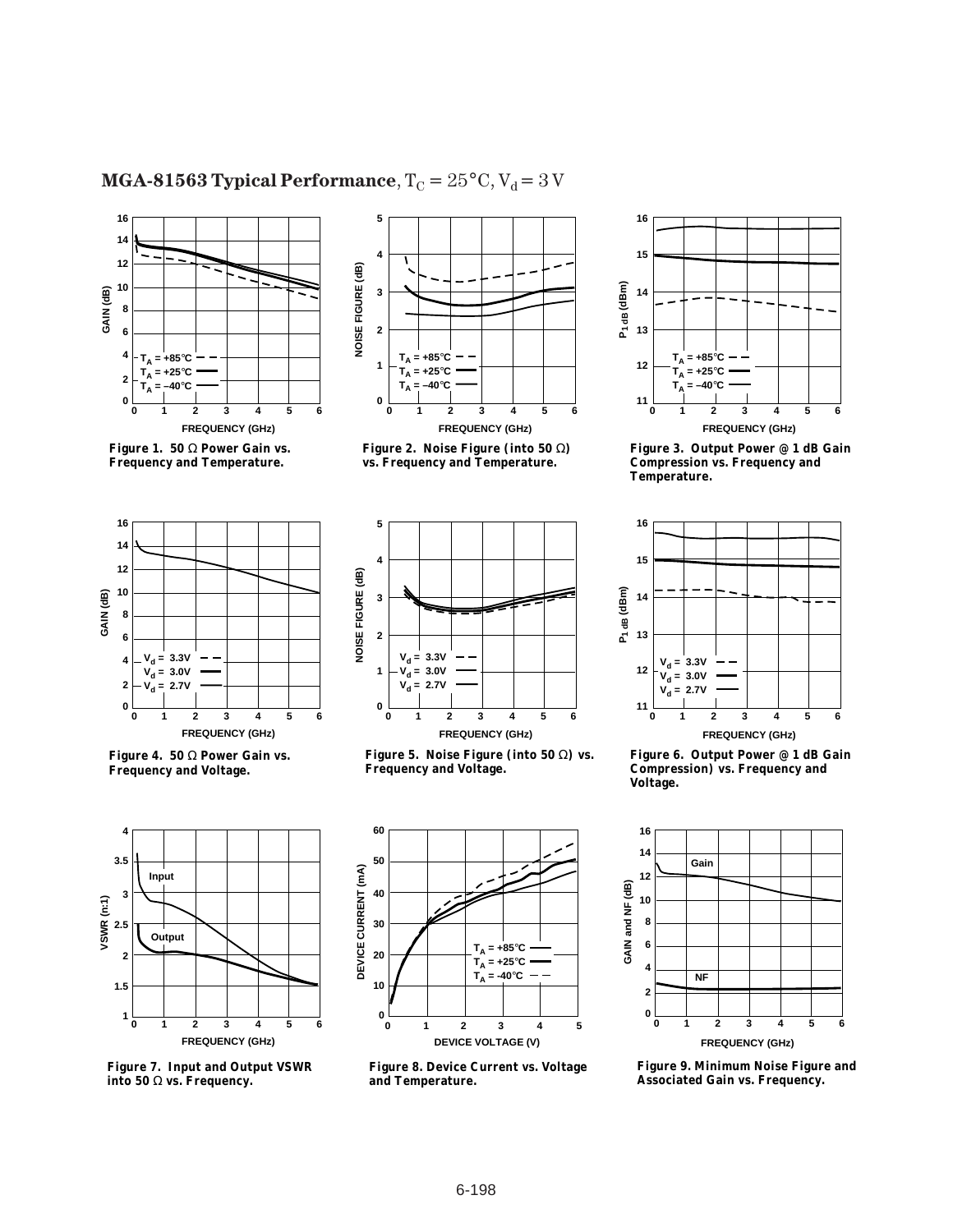| Freq.   | $S_{11}$ |        |       | $S_{21}$ |     | $S_{12}$ |       | $S_{22}$       |      | $\mathbf K$ |               |
|---------|----------|--------|-------|----------|-----|----------|-------|----------------|------|-------------|---------------|
| GHz     | Mag      | Ang    | dB    | Mag      | Ang | dB       | Mag   | Ang            | Mag  | Ang         | <b>Factor</b> |
| 0.1     | 0.57     | $-16$  | 13.02 | 4.48     | 172 | $-25$    | 0.051 | 312            | 0.43 | $-14$       | 1.47          |
| 0.2     | 0.52     | $-13$  | 12.58 | 4.258    | 171 | $-25$    | 0.057 | 17             | 0.38 | -13         | 1.58          |
| $0.5\,$ | 0.49     | $-16$  | 12.35 | 4.15     | 164 | $-25$    | 0.059 | 8              | 0.35 | -9          | 1.64          |
| $1.0\,$ | 0.48     | $-28$  | 12.18 | 4.06     | 152 | $-25$    | 0.061 | 5              | 0.35 | $-15$       | 1.65          |
| 1.5     | 0.47     | $-40$  | 12.00 | 3.98     | 140 | $-25$    | 0.063 | $\overline{5}$ | 0.34 | -22         | 1.65          |
| 2.0     | 0.45     | -52    | 11.82 | 3.90     | 128 | $-24$    | 0.067 | $\overline{4}$ | 0.34 | $-30$       | 1.65          |
| 2.5     | 0.43     | $-63$  | 11.63 | 3.81     | 116 | $-24$    | 0.070 | $\overline{2}$ | 0.32 | $-39$       | 1.66          |
| 3.0     | 0.39     | -75    | 11.37 | 3.70     | 104 | $-24$    | 0.074 | $-1$           | 0.31 | -46         | 1.69          |
| 3.5     | 0.35     | $-87$  | 11.11 | 3.59     | 93  | -22      | 0.077 | $-4$           | 0.29 | $-53$       | 1.73          |
| 4.0     | 0.32     | $-100$ | 10.85 | 3.49     | 81  | $-22$    | 0.081 | $-7$           | 0.27 | $-60$       | 1.77          |
| 4.5     | 0.28     | $-114$ | 10.58 | 3.38     | 70  | -22      | 0.083 | $-11$          | 0.25 | $-67$       | 1.82          |
| 5.0     | 0.25     | $-130$ | 10.30 | 3.27     | 59  | $-21$    | 0.087 | -15            | 0.23 | $-74$       | 1.85          |
| 5.5     | 0.22     | $-146$ | 10.02 | 3.17     | 49  | $-21$    | 0.09  | $-20$          | 0.21 | $-81$       | 1.91          |
| 6.0     | 0.20     | $-166$ | 9.75  | 3.07     | 38  | $-21$    | 0.091 | $-25$          | 0.19 | $-90$       | 1.93          |
| 6.5     | 0.18     | 174    | 9.46  | 2.97     | 27  | $-21$    | 0.093 | $-30$          | 0.17 | -96         | 1.98          |
| 7.0     | 0.17     | 150    | 9.12  | 2.86     | 16  | $-21$    | 0.094 | -36            | 0.14 | $-100$      | 2.05          |

**MGA-81563 Typical Scattering Parameters<sup>[1]</sup>,**  $T_C = 25^\circ \text{C}$ ,  $Z_O = 50 \Omega$ ,  $V_d = 3 V$ 

# **MGA-81563 Typical Noise Parameters[1]**

 $T_C = 25^{\circ}\text{C}, Z_0 = 50 \Omega, V_d = 3 V$ 

| <b>Frequency</b> | NF <sub>O</sub> | $\Gamma_{\text{opt}}$ | $\mathbf{R}_{\mathbf{n}}/50 \Omega$ |      |
|------------------|-----------------|-----------------------|-------------------------------------|------|
| <b>GHz</b>       | $\bf dB$        | Mag.                  | Ang.                                |      |
| 0.5              | 2.90            | 0.16                  | 1                                   | 1.57 |
| 1.0              | 2.80            | 0.15                  | 17                                  | 0.96 |
| 1.5              | 2.70            | 0.14                  | 28                                  | 0.75 |
| 2.0              | 2.69            | 0.14                  | 37                                  | 0.41 |
| 2.5              | 2.68            | 0.13                  | 44                                  | 0.39 |
| 3.0              | 2.68            | 0.11                  | 50                                  | 0.38 |
| 3.5              | 2.68            | 0.09                  | 56                                  | 0.36 |
| 4.0              | 2.69            | 0.06                  | 65                                  | 0.34 |
| 4.5              | 2.69            | 0.03                  | 76                                  | 0.33 |
| 5.0              | 2.68            | 0.01                  | 137                                 | 0.32 |
| 5.5              | 2.67            | 0.02                  | $-135$                              | 0.32 |
| 6.0              | 2.67            | 0.05                  | $-109$                              | 0.32 |
| 6.5              | 2.71            | 0.07                  | $-95$                               | 0.33 |
| 7.0              | 2.77            | 0.09                  | $-78$                               | 0.36 |

**Note:**

1. Reference plane per Figure 11 in Applications Information section.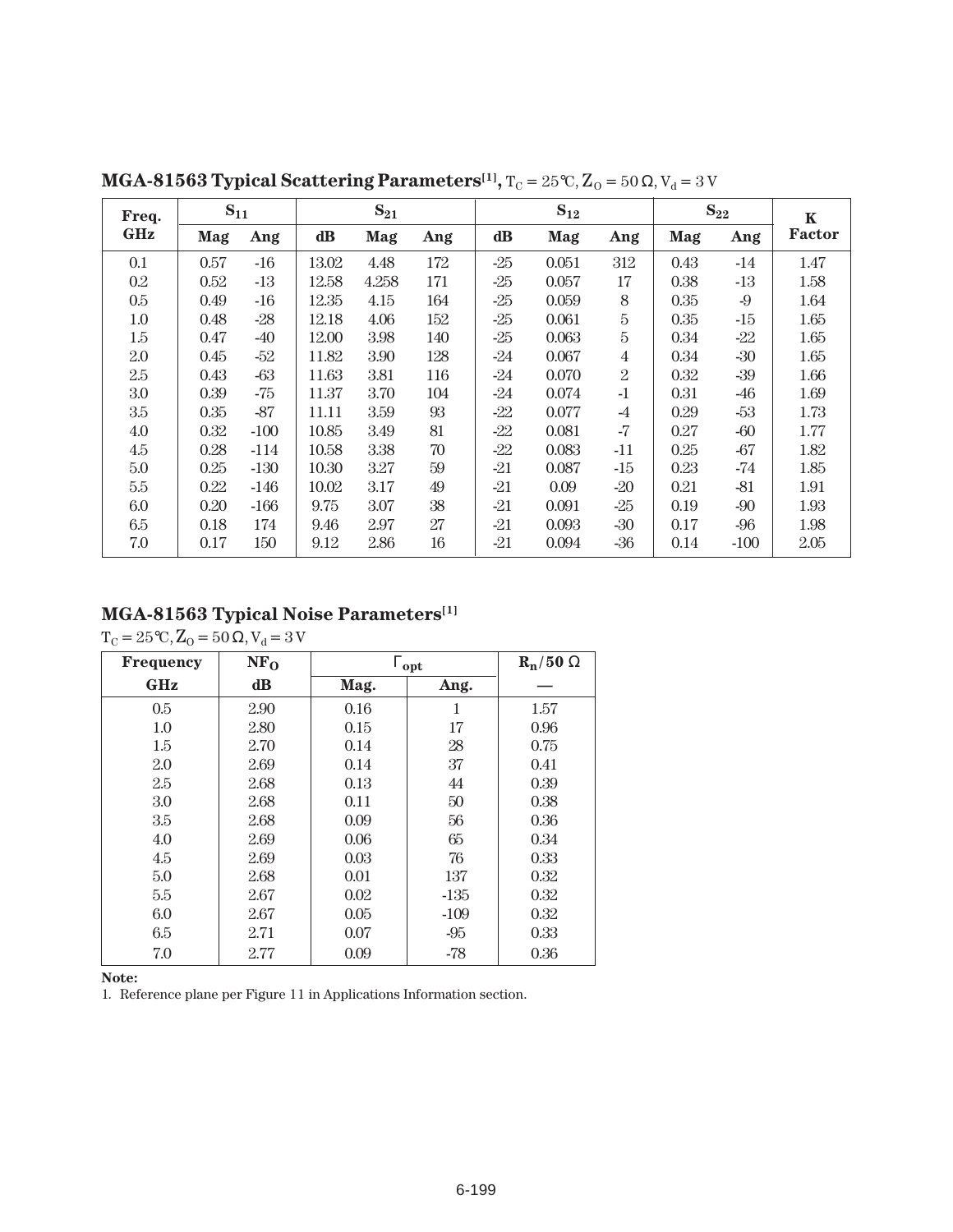## **MGA-81563 Applications Information**

## **Introduction**

This high performance GaAs MMIC amplifier was developed for commercial wireless applications from 100 MHz to 6 GHz.

The MGA-81563 runs on only 3␣ volts and typically requires only 42 mA to deliver 14.8 dBm of output power at 1 dB gain compression.

An innovative internal bias circuit regulates the device's internal current to enable the MGA-81563 to operate over a wide temperature range with a single, positive power supply of 3 volts. The MGA-81563 will operate with reduced performance with voltages as low as 1.5 volts.

The MGA-81563 uses resistive feedback to simultaneously achieve flat gain over a wide bandwidth and match the input and output impedances to 50  $\Omega$ . The MGA-81563 is unconditionally stable (K>1) over its entire frequency range, making it both very easy to use and yielding consistent performance in the manufacture of high volume wireless products.

With a combination of high linearity  $(+27$  dBm output IP<sub>3</sub>) and low noise figure (3 dB), the MGA-81563 offers outstanding performance for applications requiring a high dynamic range, such as receivers operating in dense signal environments. A wide dynamic range amplifier such as the MGA-81563 can often be used to relieve the requirements of bulky, lossy filters at a receiver's input.

The 14.8 dBm output power  $(P_{1dB})$ also makes the MGA-81563 extremely useful for pre-driver, driver and buffer stages. For transmitter gain stage applications that require higher output power, the MGA-81563 can provide 50␣ mW (17 dBm) of saturated output power with a high power added efficiency of 45%.

## **Test Circuit**

The circuit shown in Figure 10 is used for 100% RF testing of Noise Figure and Gain. The 3.9 nH inductor at the input fix-tunes the circuit to 2 GHz. The only purpose of the RFC at the output is to apply DC bias to the device under test. Tests in this circuit are used to guarantee the NFtest and Gtest parameters shown in the table of Electrical Specifications.



**Figure 10. Test Circuit.**

### **Phase Reference Planes**

The positions of the reference planes used to specify the S-Parameters and Noise Parameters for this device are shown in Figure 11. As seen in the illustration, the reference planes are located at the point where the package leads contact the test circuit.



**Figure 11. Phase Reference Planes.**

## **Specifications and Statistical Parameters**

Several categories of parameters appear within this data sheet. Parameters may be described with values that are either "minimum or maximum," "typical," or "standard deviations."

The values for parameters are based on comprehensive product characterization data, in which automated measurements are made on of a minimum of 500␣ parts taken from 3 nonconsecutive process lots of semiconductor wafers. The data derived from product characterization tends to be normally distributed, e.g., fits the standard "bell curve."

Parameters considered to be the most important to system performance are bounded by *minimum* or *maximum* values. For the MGA-81563, these parameters are: Gain ( $G_{\text{test}}$ ), Noise Figure (N $F_{\text{test}}$ ), and Device Current (Id). Each of these guaranteed parameters is 100% tested.

Values for most of the parameters in the table of Electrical Specifications that are described by *typical* data are the mathematical mean  $(\mu)$ , of the normal distribution taken from the characterization data. For parameters where measurements or mathematical averaging may not be practical, such as the Noise and S-parameter tables or performance curves, the data represents a nominal part taken from the "center" of the characterization distribution. Typical values are intended to be used as a basis for electrical design.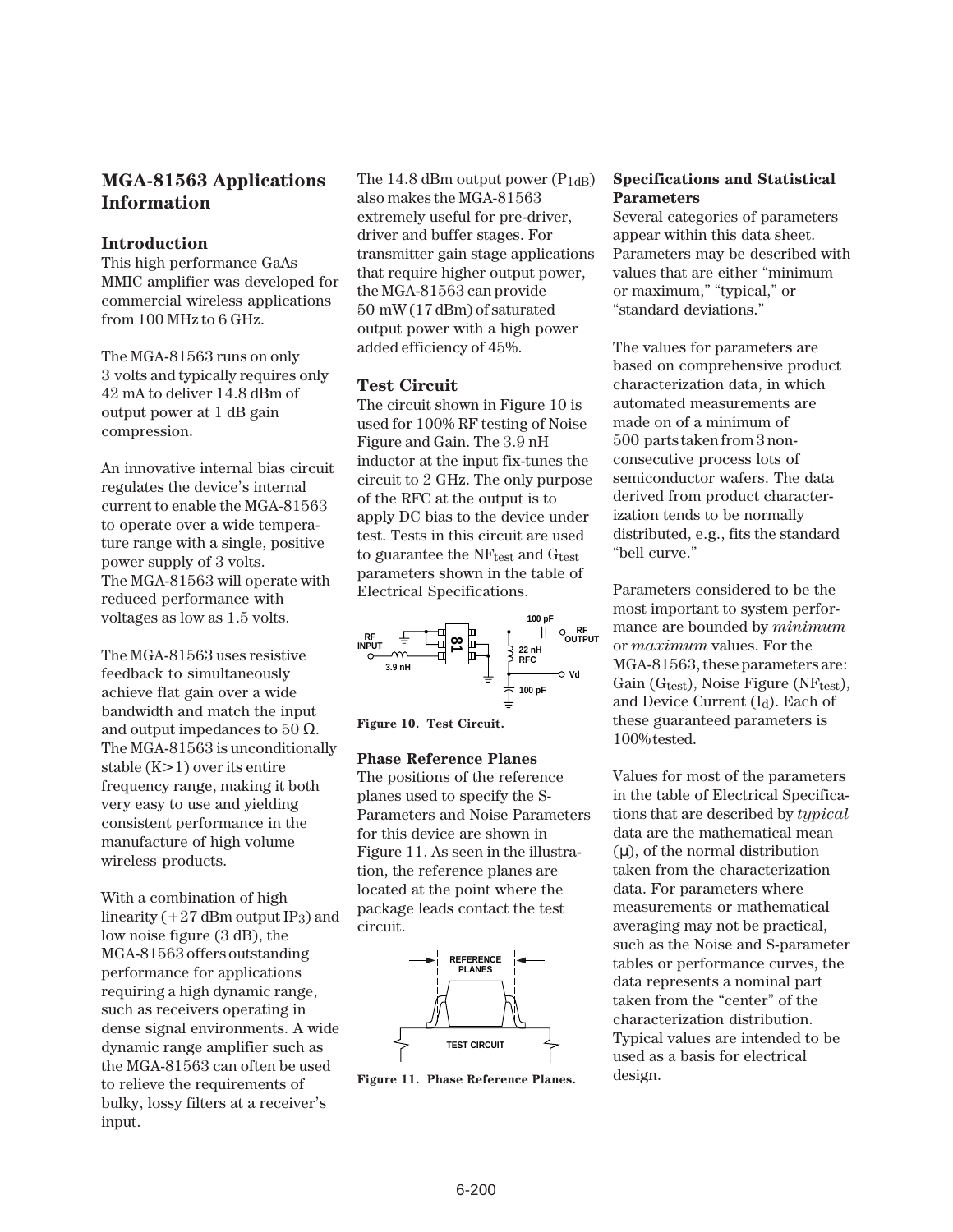To assist designers in optimizing not only the immediate circuit using the MGA-81563, but to also optimize and evaluate trade-offs that affect a complete wireless system, the *standard deviation*␣ ( σ) is provided for many of the Electrical Specifications parameters (at 25°) in addition to the mean. The standard deviation is a measure of the variability about the mean. It will be recalled that a normal distribution is completely described by the mean and standard deviation.

Standard statistics tables or calculations provide the probability of a parameter falling between any two values, usually symmetrically located about the mean. Referring to Figure 12 for example, the probability of a parameter being between  $\pm 1\sigma$  is 68.3%; between  $\pm 2\sigma$  is 95.4%; and between  $\pm 3\sigma$  is 99.7%.



**Figure 12. Normal Distribution.**

#### **RF Layout**

The RF layout in Figure 13 is suggested as a starting point for microstripline designs using the MGA-81563 amplifier. Adequate grounding is needed to obtain optimum performance and to maintain stability. All of the ground pins of the MMIC should be connected to the RF groundplane on the backside of the PCB by means of plated

through holes (vias) that are placed near the package terminals. As a minimum, one via should be located next to each ground pin to ensure good RF grounding. It is a good practice to use multiple vias to further minimize ground path inductance.



**Figure 13. RF Layout.**

It is recommended that the PCB pads for the ground pins *not* be connected together underneath the body of the package. PCB traces hidden under the package cannot be adequately inspected for SMT solder quality.

### **PCB Material**

FR-4 or G-10 printed circuit board materials are a good choice for most low cost wireless applications. Typical board thickness is 0.020 to 0.031 inches. The width of the  $50 \Omega$  microstriplines on PC boards in this thickness range is also very convenient for mounting chip components such as the series inductor at the input or DC blocking and bypass capacitors.

For higher frequencies or for noise figure critical applications, the additional cost of PTFE/glass dielectric materials may be warranted to minimize transmission line loss at the amplifier's input. A 0.5 inch length of  $50 \Omega$ microstripline on FR-4, for example, has approximately 0.3␣ dB loss at 4 GHz. This loss will add directly to the noise figure of the MGA-81563.

#### **Biasing**

The MGA-81563 is a voltagebiased device and is designed to operate from a single, +3 volt power supply with a typical current drain of 42 mA. The internal current regulation circuit allows the amplifier to be operated with voltages as high +5 volts or as low as +1.5 volt. Refer to the section titled "Operation at Bias Voltages Other than 3 Volts" for information on performance and precautions when using other voltages.

#### **Typical Application Example**

The printed circuit layout in Figure 14 can serve as a design guide. This layout is a microstripline design (solid groundplane on the backside of the circuit board) with a 50  $\Omega$ input and output. The circuit is fabricated on 0.031-inch thick FR-4 dielectric material. Plated through holes (vias) are used to bring the ground to the top side of the circuit where needed. Multiple vias are used to reduce the inductance of the paths to ground.



#### **Figure 14. PCB Layout.**

A schematic diagram of the application circuit is shown in Figure 15. DC blocking capacitors (C1 and C2) are used at the input and output of the MMIC to isolate the device from adjacent circuits.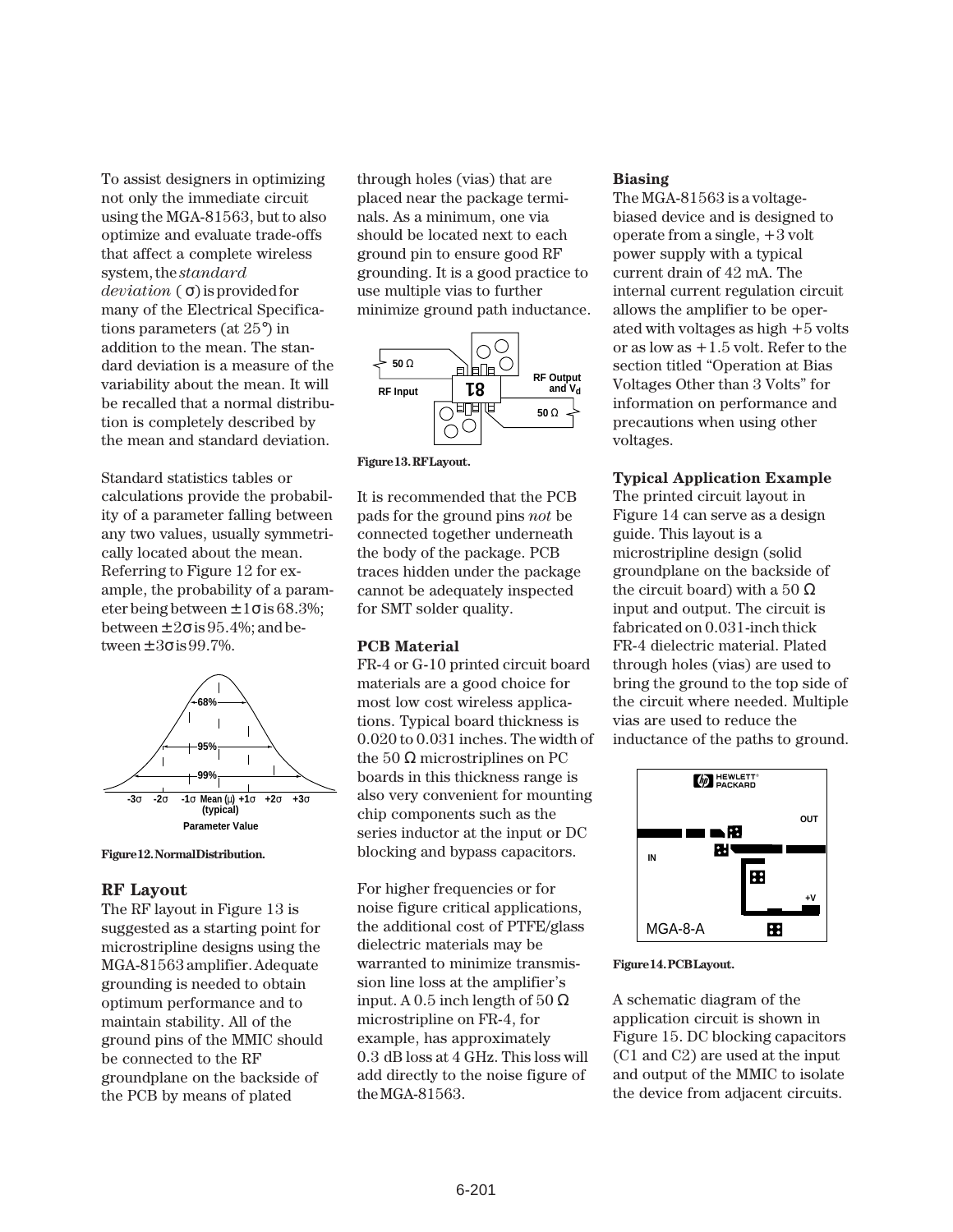Although the input terminal of the MGA-81563 is at ground potential, it is not a current sink. If the input is connected to a preceding stage that has a voltage present, the use of the DC blocking capacitor (C1) is required.



**Figure 15. Schematic Diagram.**

DC bias is applied to the MGA-81563 through the RF Output pin. An inductor (RFC), or length of high impedance transmission line (preferably  $\lambda/4$  at the band center), is used to isolate the RF from the DC supply.

The power supply is bypassed to ground with capacitor C3 to keep RF off of the DC lines and to prevent gain dips or peaks in the response of the amplifier.

An additional bypass capacitor, C4, may be added to the bias line near the V<sub>d</sub> connection to eliminate unwanted feedback through bias lines that could cause oscillation. C4 will not normally be needed unless several stages are cascaded using a common power supply.

When multiple bypass capacitors are used, consideration should be given to potential resonances. It is important to ensure that the capacitors when combined with additional parasitic L's and C's on the circuit board do not form resonant circuits. The addition of a small value resistor in the bias supply line between bypass capacitors will often "de-Q" the bias circuit and eliminate the effect of a resonance.

The value of the DC blocking and RF bypass capacitors  $(C1 - C3)$ should be chosen to provide a small reactance (typically <␣ 5␣ ohms) at the lowest operating frequency. The reactance of the RF choke (RFC) should be high (e.g., several hundred ohms) at the lowest frequency of operation.

The MGA-81563's response at low frequencies is limited to approximately 100 MHz by the size of capacitors integrated on the MMIC chip.



**Figure 17. Complete Application Circuit.**

The input of the MGA-81563 is partially matched internally to  $50$  Ω. Without external matching elements, the input VSWR of the MGA-81563 is 3.0:1 at 300 MHz and decreases to 1.5:1 at 6 GHz. This will be adequate for many applications. If a better input VSWR is required, the use of a series inductor, L1 in the applications example, (or, alternatively a length of high impedance transmission line) is all that is needed to improve the match. The table in Figure 16 shows suggested values for L1 for various wireless frequency bands.

| Frequency | Inductor, L1 |
|-----------|--------------|
| (GHz)     | (nH)         |
| 0.9       | 10           |
| 1.5       | 6.8          |
| 1.9       | 3.9          |
| 2.4       | 2.7          |
| 4.0       | 0.5          |
| 5.8       |              |

Figure 16. Values for L1.

These values for L1 take into account the short length of 50  $\Omega$ transmission line between the inductor and the input pin of the device.

For applications requiring minimum noise figure  $(NF_0)$ , some improvement over a 50  $Ω$  match is possible by matching the signal input to the optimum noise match impedance,  $\Gamma_0$ , as specified in the "Typical Noise Parameters" table.

For most applications, as shown in the example circuit, the output of the MGA-81563 is already sufficiently well matched to 50  $\Omega$ and no additional matching is needed. The nominal device output VSWR is ≤ 2.2:1 from 300␣ MHz through 6 GHz.

The completed application amplifier with all components and SMA connectors is shown in Figure 17.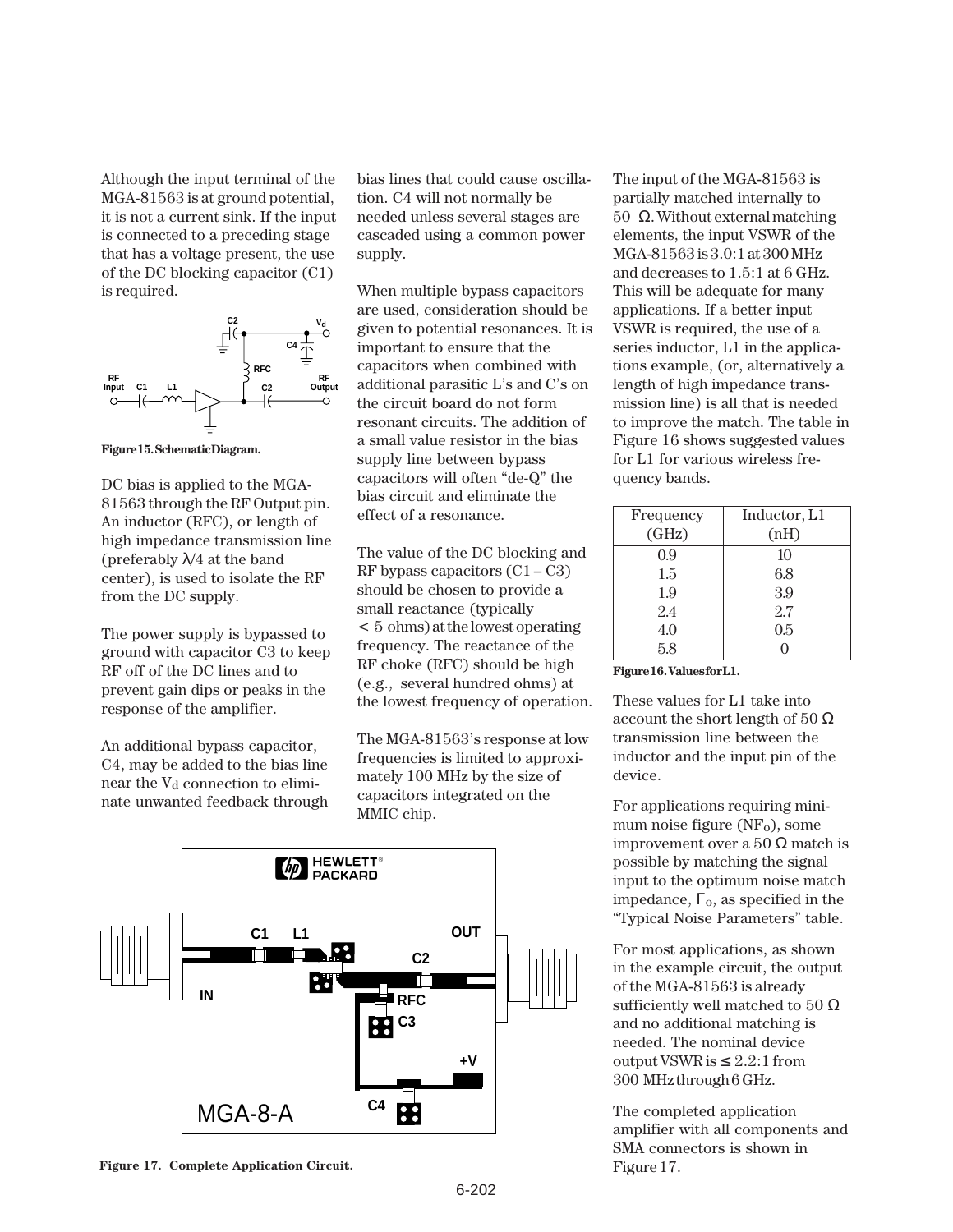#### **Operation in Saturation for Higher Output Power**

For applications such as predriver and driver stages in transmitters, the MGA-81563 can be operated in saturation to deliver up to 50 mW (17 dBm) of output power. The power added efficiency increases to 45% at these power levels.

There are several design considerations related to reliability and performance that should be taken into account when operating the amplifier in saturation.

First of all, it is important that the stage preceding the MGA-81563 not overdrive the device. Referring to the "Absolute Maximum Ratings" table, the maximum allowable input power is +13␣ dBm. This should be regarded as the input power level above which the device could be permanently damaged.

Driving the amplifier into saturation will also affect electrical performance. Figure 18 presents the Output Power, Third Order Intercept Point (Output IP3), and Power Added Efficiency (PAE) as a function of Input Power. This data represents performance into a 50  $\Omega$  load. Since the output impedance of the device changes when driven into saturation, it is possible to obtain even more output power with a "power match." The optimum impedance match for maximum output power is dependent on frequency and actual output power level and can be arrived at empirically.



**Figure 18. Output Power, IP 3, and Power-Added-Efficiency vs. Input Power.** (**V**  $_{d} = 3.0 \text{V}$ )

As the input power is increased beyond the linear range of the amplifier, the gain becomes more compressed. Gain as a function of either input or output power may be derived from Figure 18. Gain compression renders the amplifier less sensitive to variations in the power level from the preceding stage. This can be a benefit in systems requiring fairly constant output power levels from the MGA-81563.

Increased efficiency (45% at full output power) is another benefit of saturated operation. At high output power levels, the bias supply current drops by about 15%. This is normal and is taken into account for the PAE data in Figure 18.

Noise figure and input impedance are also affected by saturated power operation. As a guideline, the input impedance is lowered, resulting in an improvement in input VSWR of approximately 20%. Like other active devices, the intermodulation products of the MGA-81563 increase as the device is driven further into nonlinear operation. The 3rd, 5th, and 7th order intermodulation products of the MGA-81563 are shown in Figure 19 along with the fundamental response. This data was measured in the test circuit in Figure 10.



**Figure 19. Intermodulation Products vs. Input Power. (V**  $d = 3.0 V$ )

### **Operation at Bias Voltages Other than 3 Volts**

While the MGA-81563 is designed primarily for use in +3 volt applications, the internal bias regulation circuitry allows it to be operated with any power supply voltage from  $+1.5$  to  $+5$  volts. Performance of Gain, Noise Figure, and Output Power over a wide range of bias voltage is shown in Figure 20. As can be seen, the gain and NF are fairly flat, but an increase in output power is possible by using higher voltages. The use of  $+5$  volts increases the  $P_{1dB}$  by 2 dBm.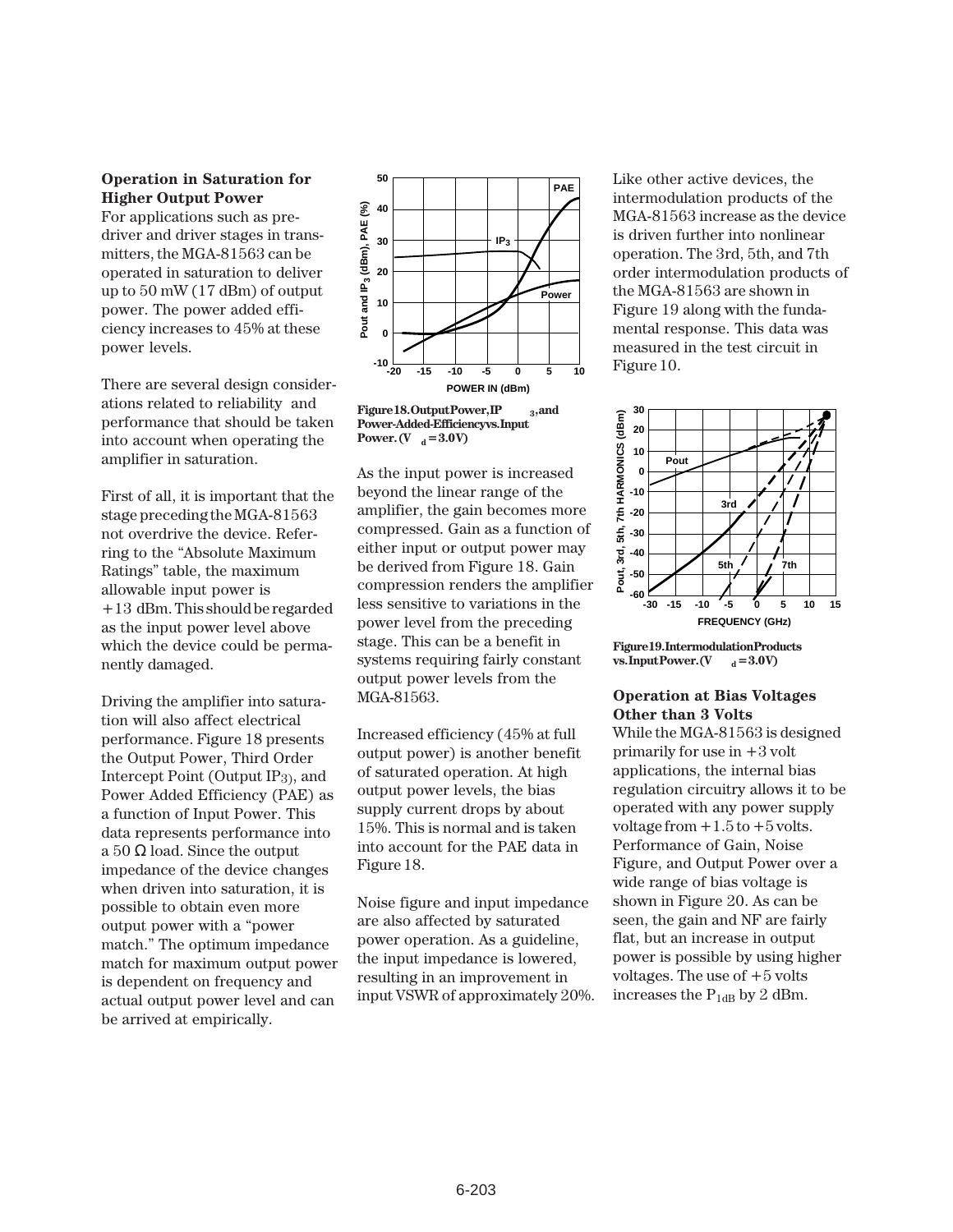

**Output Power vs. Supply Voltage.**

Some thermal precautions must be observed for operation at higher bias voltages. For reliable operation, the channel temperature should be kept within the 165° C indicated in the "Absolute Maximum Ratings" table. As a guideline, operating life tests have established a MTTF in excess of 106 hours for channel temperatures up to  $150^{\circ}$  C.

There are several means of biasing the MGA-81563 at 3 volts in systems that use higher power supply voltages. The simplest method, shown in Figure 21a, is to use a series resistor to drop the device voltage to 3 volts. For example, a 47  $\Omega$  resistor will drop a 5-volt supply to 3 volts at the nominal current of 42 mA. Some variation in performance could be expected for this method due to variations in current within the specified 31 to 51 mA min/max range.



**Figure 21. Biasing From Higher Supply Voltages.**

A second method illustrated in Figure 21b, is to use forwardbiased diodes in series with the power supply. For example, three silicon diodes connected in series will drop a 5-volt supply to approximately 3 volts.

The use of the series diode approach has the advantage of less dependency on current variation in the amplifiers since the forward voltage drop of a diode is somewhat current independent.

Reverse breakdown diodes (e.g., Zener diodes) could also be used as in Figure 21c. However, care should be taken to ensure that the noise generated by diodes in either Zener or reverse breakdown is adequately filtered (e.g., bypassed to ground) such that the diode's noise is not added to the amplifier's signal.

#### **SOT-363 PCB Footprint**

A recommended PCB pad layout for the miniature SOT-363 (SC-70) package used by the MGA-81563 is shown in Figure 22 (dimensions are in inches). This layout provides ample allowance for package placement by automated assembly equipment without adding parasitics that could impair the high frequency RF performance of the MGA-81563. The layout is shown with a nominal SOT-363 package footprint superimposed on the PCB pads.



**Figure 22. PCB Pad Layout** (dimensions in inches).

#### **SMT Assembly**

Reliable assembly of surface mount components is a complex process that involves many material, process, and equipment factors, including: method of heating (e.g., IR or vapor phase reflow, wave soldering, etc.) circuit board material, conductor thickness and pattern, type of solder alloy, and the thermal conductivity and thermal mass of components. Components with a low mass, such as the SOT-363 package, will reach solder reflow temperatures faster than those with a greater mass.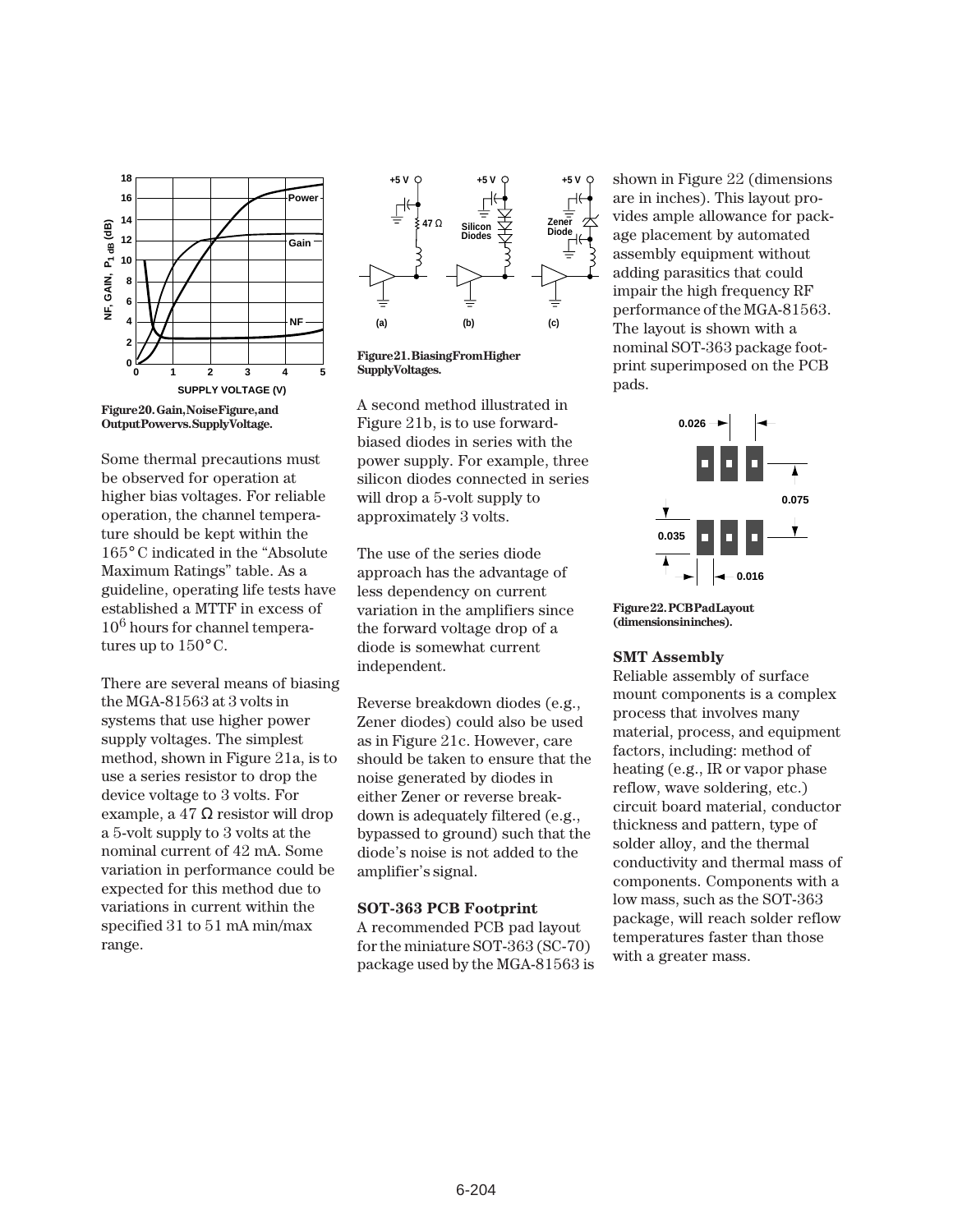

**Figure 23. Surface Mount Assembly Profile.**

The MGA-81563 is has been qualified to the time-temperature profile shown in Figure 23. This profile is representative of an IR reflow type of surface mount assembly process.

After ramping up from room temperature, the circuit board with components attached to it (held in place with solder paste) passes through one or more preheat zones. The preheat zones increase the temperature of the board and components to prevent thermal shock and begin evaporating solvents from the solder paste. The reflow zone briefly elevates the temperature sufficiently to produce a reflow of the solder.

The rates of change of temperature for the ramp-up and cooldown zones are chosen to be low enough to not cause deformation of the board or damage to components due to thermal shock. The maximum temperature in the reflow zone (T<sub>MAX</sub>) should not exceed 235 °C.

These parameters are typical for a surface mount assembly process for the MGA-81563. As a general guideline, the circuit board and components should be exposed only to the minimum temperatures and times necessary to achieve a uniform reflow of solder.

### **Electrostatic Sensitivity**

GaAs MMICs are electrostatic discharge (ESD) sensitive devices. Although the



MGA-81563 is robust in design, permanent damage may occur to these devices if they are subjected to high energy electrostatic discharges. Electrostatic charges as high as several thousand volts (which readily accumulate on the human body and on test equipment) can discharge without detection and may result in degradation in performance or failure. The MGA-81563 is an ESD Class 1 device. Therefore, proper ESD precautions are recommended when handling, inspecting, and assembling these devices to avoid damage.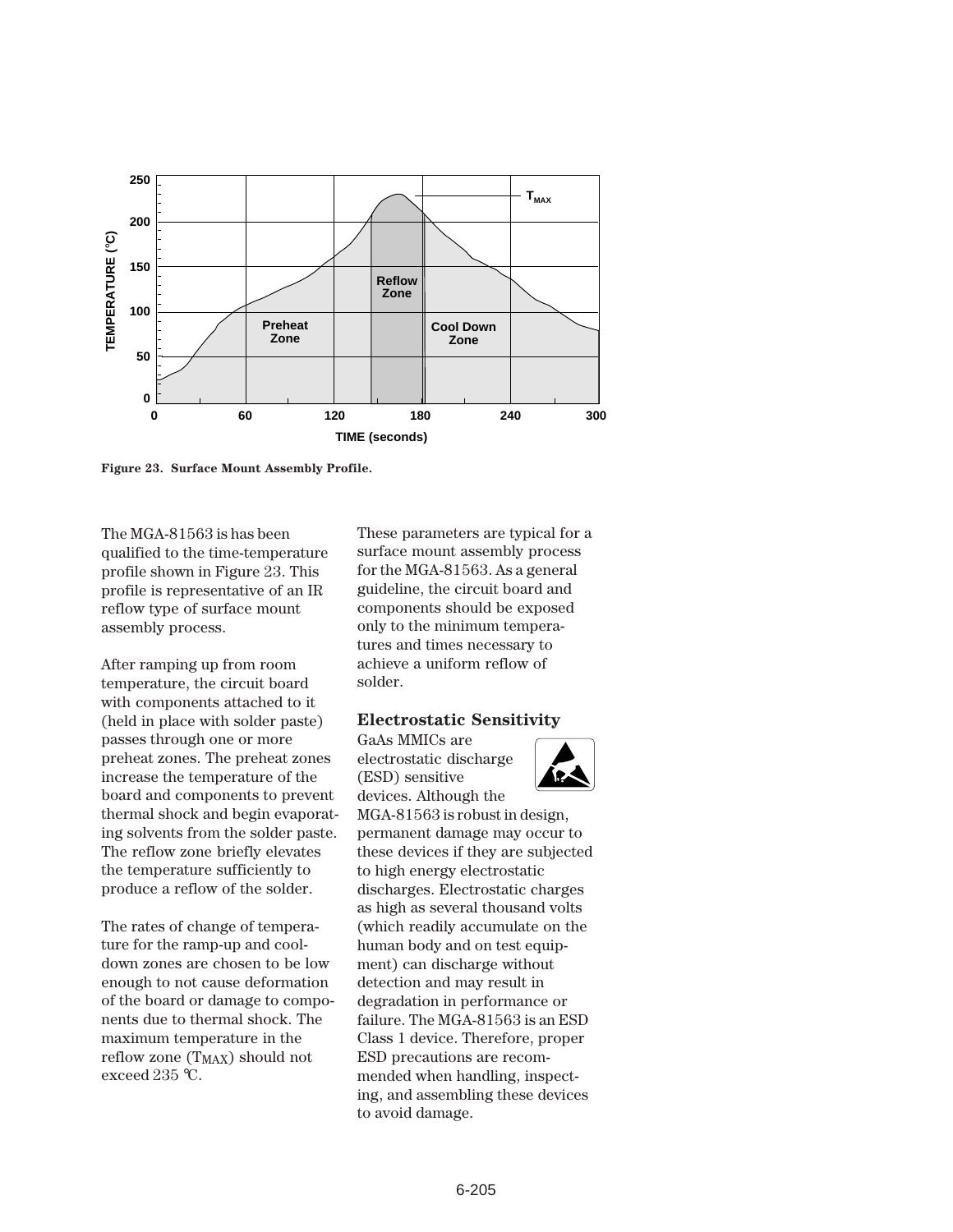## **Package Dimensions Outline 63 (SOT-363/SC-70)**



**DIMENSIONS ARE IN MILLIMETERS (INCHES)**

| <b>Part Number</b> | <b>No. of Devices</b> | Container      |
|--------------------|-----------------------|----------------|
| MGA-81563-TR1      | 3000                  | 7" Reel        |
| MGA-81563-BLK      | 100                   | antistatic bag |